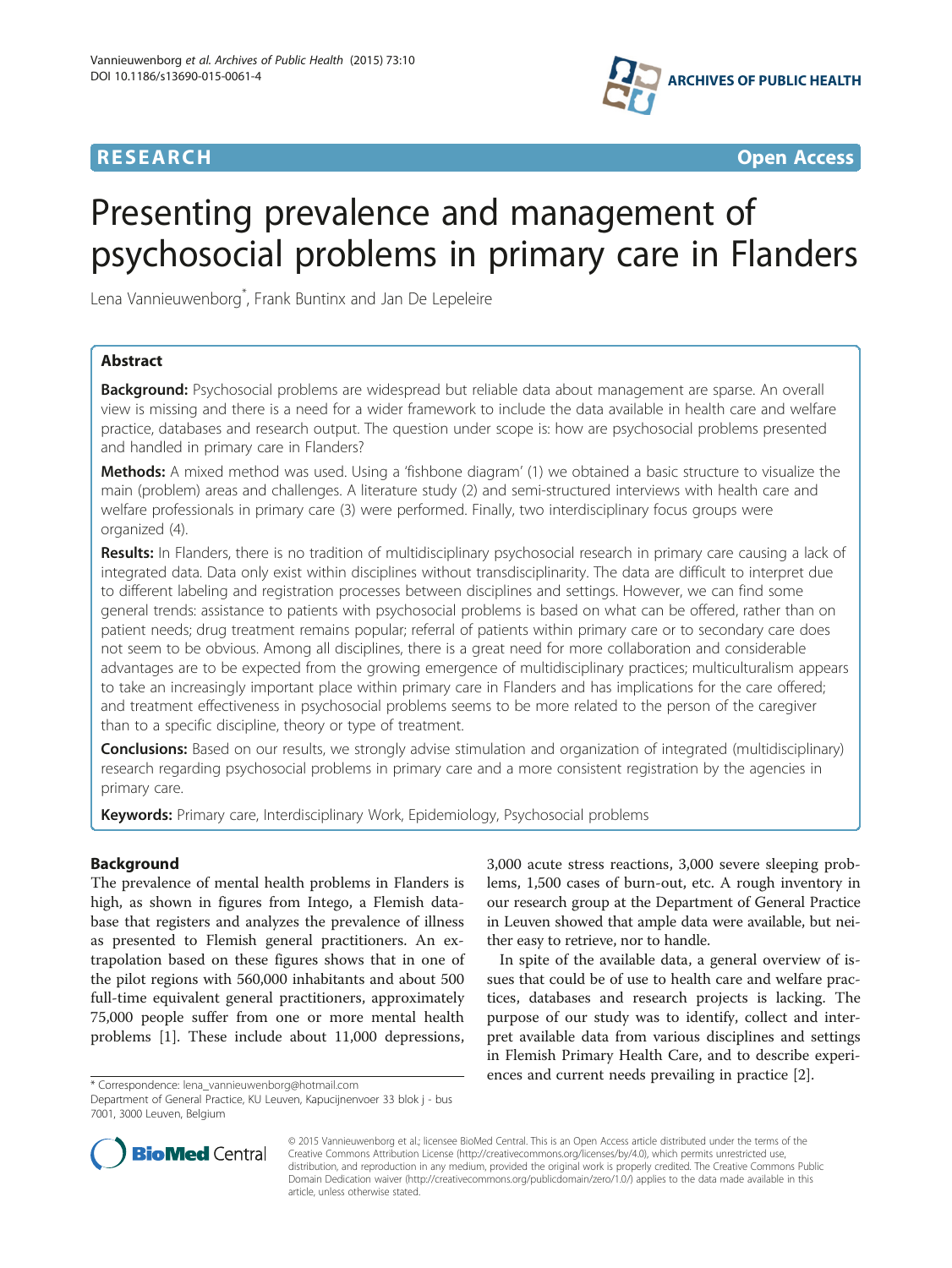We used the Goldberg and Huxley's filter model representing five levels of care and accompanying 'filters' between them [\[3](#page-5-0),[4\]](#page-5-0). These filters relate to the behavior of patients and care providers. The first three levels are of interest for us, since they refer to primary care: (1) Community (filter: decision to consult a primary care provider), (2) Primary care (filter: recognition of the problem by the primary care provider), and (3) Primary care (filter: referral to secondary care) [[3-5\]](#page-5-0).

Based on these three levels, we divided our main research question into three subquestions: 1. How do psychosocial problems present in primary care in Flanders? 2. How are these problems approached? 3. How is further care provided?

# Methods

Between October 2012 and April 2013, we first developed a basic structure to visualise the main (problem) areas and challenges using a 'fishbone diagram' [[6,7](#page-5-0)]. Second, we reviewed the literature using PubMed, PsycINFO, Lirias, LibriSource+, Libis, Embase, Google, Google Scholar, Google Books, psychiatric, psychological and medical journals, and (research) data and databases available within the organisations we approached. Thirdly, 21 semi-structured interviews were performed with health care and welfare professionals in primary care. Predetermined topics (derived from the fishbone diagram and literature) formed the guideline for the interviews as to explore the thoughts and experiences of the interviewee with the various items. As the interviewee determines the course and content of the conversation in semi-structured interviews, the interviewer followed the discourse of the interviewee as much as possible, while simultaneously ensuring that the predetermined topics and questions were discussed during the interview. Depending on the practical context, some interviews were held face-to-face  $(n = 11)$ , others by telephone  $(n = 8)$  and some by mail  $(n = 2)$ . The latter were sent as structured interviews, but space was provided to give the interviewee the opportunity to express possible thoughts and ideas that were not yet addressed in the questions. Finally, two interdisciplinary focus groups were organized, one in November 2012, one in January 2013, each lasting about 2 hours, and consisting of 6 and 7 participants, respectively. We recruited a wide group of primary care workers from five different disciplines: general practitioners, primary care psychologists and –psychiatrists, social workers, and (home) nurses. These groups were chosen so as to include all professional groups involved in psychosocial primary care, and that consequently should implement and should work with any subsequent (practice) changes [\[8-13](#page-5-0)].

In view of representativeness, we sought to ensure as much heterogeneity as possible in terms of age, sex, experience, and working areas within the interviews and focus groups.

# Results

### Conceptualization of psychosocial problems

An important finding was that the concept of psychosocial problems is poorly defined and therefore difficult to operationalize. Both literature and health care professionals use vague concepts. There is no consensus on definitions:

- 1. In literature as well as in our focus groups and interviews with professional care providers, we noted disagreement whether or not to include somatic components of a psychosocial complaint in the definition. Some authors or care providers define somatic elements within the 'medical-somatic' field. However, patient complaints do not always allow for a strict division between 'psychological' and 'somatic' problems. Strictly medical problems will usually also have consequences for the patient's physical, psychological, as well as social functioning, and vice versa [[14](#page-5-0)].
- 2. In literature, there is also disagreement about whether or not to categorize psychiatric diagnoses under the 'psychosocial' heading [[14,15](#page-5-0)]. Some authors claim psychiatric disorders do not belong in the category of psychosocial problems because of their biological component and/or because psychiatric problems nearly always cause psychosocial problems. Psychosocial problems are thus interpreted as resulting from psychiatric disorders, rather than being part of them. Others disagree with this statement.
- 3. In daily practice, psychosocial diagnostic labels often reveal more about the way a caregiver intervenes than about the diagnosis of the patient. For example, caregivers sometimes use different terms for the same problem over time, depending on treatment success following initial diagnosis. Even the definition of 'a problem' was not straightforward. For this study, a psychosocial problem was defined as a problem for which professional care was sought and which was labelled as a mental health problem and/or a social problem by one of the partners (caregiver or patient/client).

#### Operational definition

We here propose an operational definition of psychosocial problems, based primarily on the literature and interviews with individual professional caregivers. This definition was presented at the beginning of both focus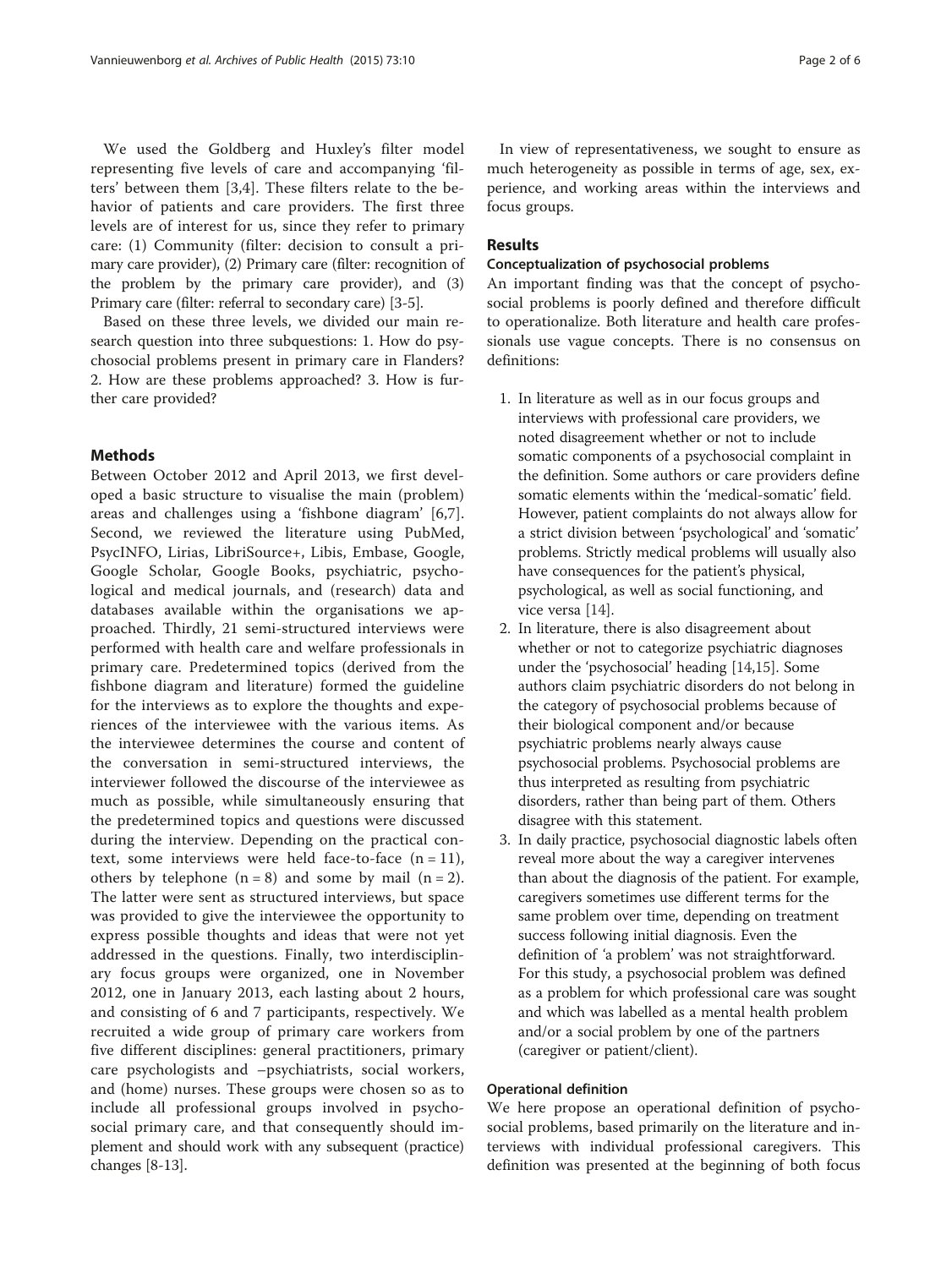groups and further refined based on the resulting feedback and discussions:

Psychosocial problems include the broad spectrum of all complaints which are not strictly medical or somatic. They affect the patient's functioning in daily life, his or her environment and/or life events. On the one hand, it concerns various psychological problems such as: anxiousness, nervousness, tenseness, (posttraumatic or acute) stress, depression and feeling depressed, burn out, loneliness, irritability, sleep disorder, sexual problems, tics, alcohol abuse, tobacco abuse, drug abuse, memory problems, behavior problems, learning difficulties, phase-of-life problems, fear of mental illness, psychoses, schizophrenia, anxiety (disorder), somatization disorder, suicide/suicidality, neurasthenia/surmenage, phobia/obsessive compulsive disorder, personality disorder or identity problem, hyperkinetic disorder, intellectual disabilities, relational problems (with friend, family and/or partner), medically unexplained symptoms and eating disorders. On the other hand, it concerns various social problems such as: poverty/financial problems, housing problems, lack of adequate nutrition or water, social-cultural problems, problems with work or unemployment, school problems, problems with social security, with health care, legal problems, adjustment problems, loss/death of family/partner and educational problems.

#### Inventory and collection of data

Objective and interpretable data were difficult to find, in literature as well as in daily practice-based registrations or research results. In non-medical disciplines (psychologists, nurses, social workers) the problem is even more apparent. For instance, Belgian primary care psychologists are not officially recognized as a licensed profession, which means research or registration are virtually absent. Furthermore, because psychological care costs are not reimbursed, there is no registration by health insurance agencies of psychologist interventions.

Data acquisition and registration pose additional problems. Procedures for registration and processing of the available data are neither similar across the various disciplines, nor within the separate instances and settings. Especially overall data on contacts with welfare workers (social work, home nursing) for psychosocial problems were difficult to find. In Belgium or Flanders there is no general, unambiguous registration and/or processing by the combined welfare agencies. Therefore national or regional data are unavailable. However, cities and towns do provide data. Data structure and registration mode show strong regional differences, which makes comparisons difficult. Moreover, registration possibilities by care professionals frequently appear to be limited. In some health insurance instances the number of categories with regard to a type of contact is limited to two. Hence, counselors will prefer to register the practical aspects of the consultation (arrangement of papers and documents,…) rather than any psychosocial aspects (emotional support,…).

# Presentation of psychosocial problems in primary care in Flanders

Flemish primary care does not have a tradition of multidisciplinary psychosocial research. Integrated data concerning psychosocial problems across the different primary care disciplines are missing.

Furthermore, the same psychosocial problem may receive different labeling and/or registration according to discipline or setting. Patient or social factors can contribute to this, as one problem is sometimes presented differently by the patient/client to different care givers or disciplines, and may therefore also be labeled or registered under a different name. Some possible reasons for this shortcoming can be:

- Proto-professionalization [[16,17](#page-5-0)]. Patients formulate their problem or their request for help differently depending on the nature of the caregiver consulted. This can result in different labels by different caregivers for the same problem.
- Patient attributional style [\[18](#page-5-0)-[21](#page-5-0)]. Patients usually attribute their psychosocial problems to certain factors, e.g. to external or situational factors (e.g. marital problems), or to psychological causes (e.g. depression). Different studies show that patients with mental health problems often present their problems somatically and/or often do not bring up psychological or social components themselves.
- (Self-)stigma. Many people still seem to have difficulties admitting or indicating that they are struggling with mental health or financial problems. Other research also reports psychiatric patients continues to be stigmatized, even among professional caregivers [\[22\]](#page-5-0).

# General practitioner (GP) as an important gateway to primary care

The GP appears to be an important gateway to primary care for patients with psychosocial problems, illustrated by the fact that GPs appear to be involved in 60-80% of consultations for emotional problems [[23](#page-5-0),[24](#page-5-0)]. Moreover, they appear to be the first caregivers to be consulted and the majority of these cases remains with their GP for follow-up even after being referred [\[25](#page-5-0)]. Especially for socially disadvantaged groups (poorly educated and people with lower income), the GP acts as a driving force in addressing mental health problems [\[26](#page-5-0)].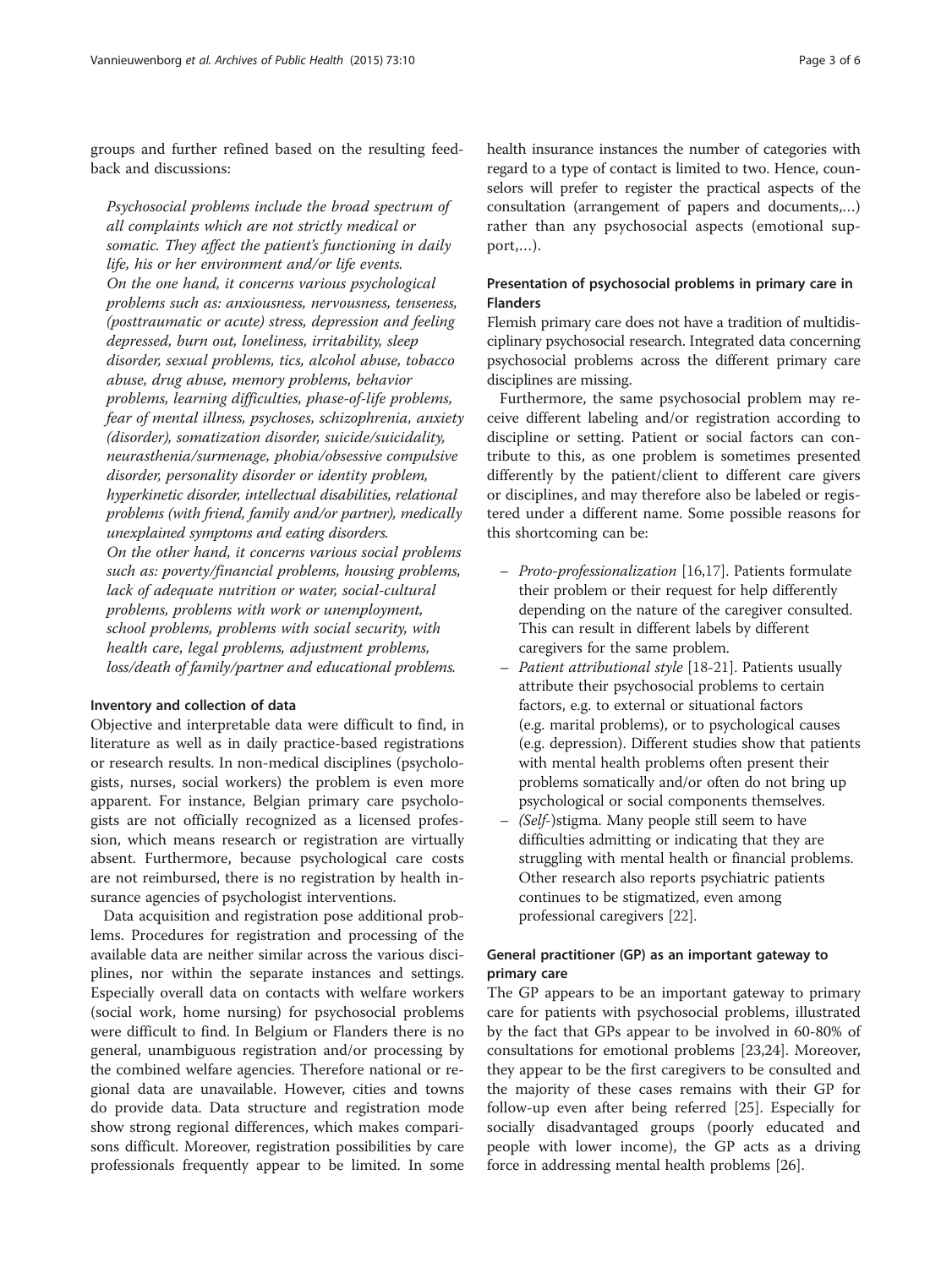Within our focus groups and interviews, it was noted that the medical mandate of the GP may break down barriers, since patients do not feel under any pressure to bring up possible social or psychological problems with their GP. However, this can also become a disadvantage, particularly when a patient continues to focus too much on his medical-somatic problems and shows little or no openness to discuss the psychological components of his complaint(s).

# Management of psychosocial problems in primary care in Flanders

In line with our findings concerning data on prevalence and presentation of psychosocial problems in primary care, we found that data on the approach of the (primary care) psychologist- and psychiatrist, social workers and nurses are sparse and less elaborate compared to data on the approach of GPs. From family medicine, a lot of specific research is available with both international and specifically Flemish data [[18,27-31\]](#page-5-0). However, there is a lack of more general, reliable and easily interpretable data on the management and care supply of other disciplines.

A number of factors can play a role in this. Data on the management by psychiatrists often focus on secondary care, even though they are often also involved in primary care. Data from welfare are geographically spread and registered differently by (different branches of) authorities. These factors prevent an overall view of primary care interventions for psychosocial problems.

# General trends

Despite these limitations we can derive some general trends from research available in Flanders, our interviews, and the focus groups.

#### Supply versus need

Based on the information that we obtained from the interviews and focus groups we notice that assistance to patients with psychosocial problems still seems to be overly 'supply-driven'. Assistance is based on what can be offered, rather than on patient needs.

#### Drug treatment remains popular

Based on our review of the literature and research available in Flanders, we find that a pharmacological approach remains popular in the treatment of people with mental health problems, whether or not in combination with non-pharmacological treatment. Also, many patients who do not meet the criteria for a mental disorder, but are treated for emotional problems, are prescribed medication [\[23](#page-5-0)].

Furthermore, data on the use of psychotropic drugs show an increase in the already frequent use of antidepressants, stimulants, and antipsychotics [[1,32](#page-5-0)]. The use

of tranquillizers and sleep medication remains constant [[1\]](#page-5-0). Despite recent efforts to reduce the use of these potentially addictive products, there is an increase in the prescription of antidepressants in Flanders compared to 10-15ys ago. Moreover, this increase does not match an increase in the number of diagnosed depressions [\[33\]](#page-5-0). The chronic use of this medication once prescribed, as well as the prescription of antidepressants for other conditions and problems (for example chronic pain, sleeping problems in the elderly, etc.) could be possible explanations.

Referral of patients within primary care or to secondary care There are some considerations concerning referrals for psychosocial problems. GPs help 90% of the patients with psychosocial problems themselves [\[28](#page-5-0)]. GPs offer psycho-education and (psychotherapeutic) counseling, but in many studies this frequently used approach is not clearly recorded as opposed to the pharmacological approach that may also be used.

Referral for psychotherapy does not seem to be obvious. It is a time-consuming process, often spread over time, which needs to be run through together with the patient [[34\]](#page-5-0). Patients do not always (immediately) agree with advice for referral. Associated financial implications or stigma may constitute a barrier for the patient. Having a psychologist working in the general practice appears to lower the threshold for referring patients [[35\]](#page-5-0). Among all the different disciplines, there is a great need for more collaboration and considerable advantages are to be expected from the growing emergence of multidisciplinary practices.

Based on the experiences of interviewed professionals, we noted that the process of referral to secondary care was sometimes hampered because of various reasons. Patients may refuse because they have multiple problems (practical, financial, stigma,…). Furthermore, there are usually long waiting lists. Finally, intake procedures can impede the course of care. Patients sometimes have to talk to a number of caregivers, on different occasions, before they are finally referred to a permanent caregiver for further treatment. This can lead to a decrease in the patient motivation or to non-compliance.

GPs referring patients may lose sight of the patient's further development. The patient is followed up elsewhere and does not always return to the GP. A possible explanation given by professionals in the focus groups is the fact that once a patient enters psychiatry or a specific care project, he is not referred back to the GP soon enough and/or patients are held in psychiatric care for too long, also when this is no longer required. Specific advice from psychotherapeutic care about subsequent treatment of the patient by the GP or other care providers is very rare.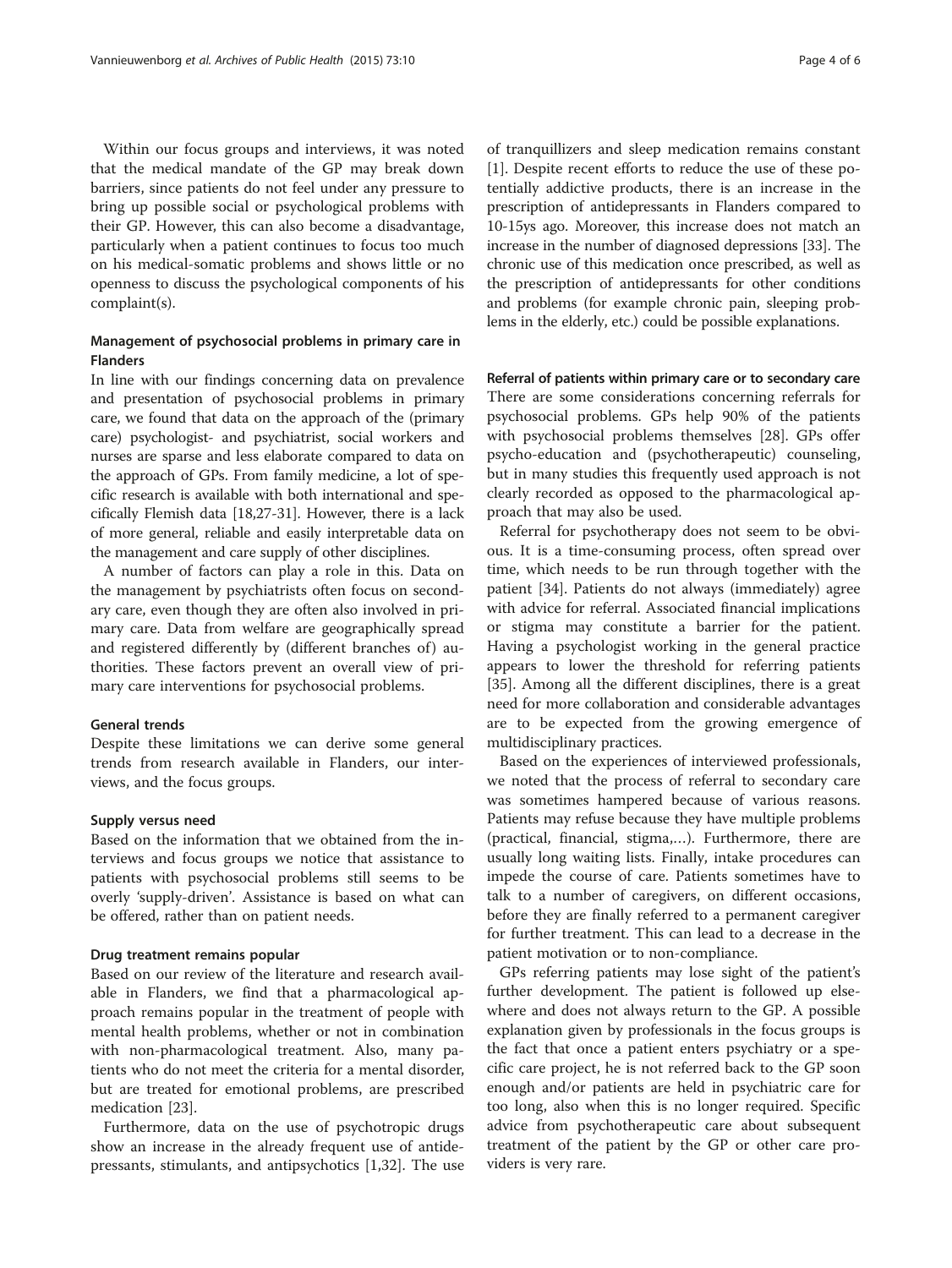#### The aspect of multiculturality

Based on the information from the interviews and focus groups, we notice that multiculturalism appears to take an increasingly important place within primary care. It does not only involve different countries of origin, but also important socio-demographic differences (specific care of the elderly or youth, underprivileged populations, etc.). Different cultures have different languages, understandings, reactions, expectations of care, support systems, etc. The current care offered may not be sufficiently and/or appropriately adapted to these differences. Hence, caregivers encounter difficulties. We noticed growing frustration among caregivers and some were in danger of losing interest or of giving up.

#### The person of the caregiver

Treatment effectiveness in psychosocial problems seems to more related to the person of the caregiver than to a specific discipline, theory or type of treatment. For example, a psychotherapeutic approach by the GP may have the same effect as drug treatment in patients with depression. In literature as well as within our focus group sessions we also found that short-term therapy or psychological interventions in patients with depression can be carried out not only by psychotherapists, but also by GPs or nurses without loss of efficacy [\[36](#page-5-0)-[39\]](#page-5-0).

Different caregivers mentioned that non-specific elements (such as consolidation, acceptance, containment, explanation, a place to 'speak out',..) seem to be of particular importance in the treatment of psychosocial problems. These non-specific elements are cross-disciplinary and were already described more than fifty years ago [[40](#page-5-0)]. Especially important seems to be a good personality match between caregiver and patient.

# **Discussion**

Based on our findings, we would like to highlight some points of consideration towards future course of care and approach to care when faced with psychosocial problems in primary care.

# Multidisciplinary collaboration and access to psychiatric help

More multidisciplinary collaboration between all disciplines involved is necessary. Especially within the family and home care, social workers and nurses experience a great need for training, information, and explanation by mental health care professionals. Partly due to the recent decrease of residential beds in psychiatric hospitals, primary care workers have faced more patients with mental health care problems, for which they are not always adequately trained. Additionally, lack of information exchange from secondary care or other authorities about patients complicates the situation.

The need for access to psychiatric help increases in crisis situations. Recent initial initiatives in this field have been warmly welcomed. However, the need for help on the spot in acute situations ('red phone') remains high, for example when a decision has to be taken about whether or not a patient needs to be admitted against his will.

# Some considerations and limitations regarding the course of care

A number of practical considerations and limitations in the care program sometimes appear to be differently experienced by caregivers than by the patient [\[41,42](#page-5-0)]. Caregivers sometimes tend to have incorrect ideas about patient experiences, wishes and expectations, without questioning the patient about their reality. This might include, e.g., the financial cost of referral, time needed, resistance to further consultation with a specialized caregiver or to trying psychotherapy. It is possible that thereby patients sometimes are referred to more specialized help too late or too slowly, or that they wrongfully receive only drug treatment, while they may have benefited more from referral or non-pharmacological approach.

Another point of consideration is the prevailing uncertainty among professionals in primary care about their signaling function and –operationalization [\[43](#page-5-0)]. When caregivers notice societal problems in patients or families, they currently do not know how to proceed or to whom to report. To date, there no formal procedures or verified care paths to address this.

Finally, we noted that digitalization and professionalization of society creates a financial and digital gap, which affects the weakest and poorest members of society first. Patients in this group do not find their way to help, nor do they know their rights or how to obtain them.

#### Conclusions

In Flanders, there is no tradition of multidisciplinary research in primary care, causing a lack of integrated data on psychosocial problems across different disciplines.

Data almost only exist within disciplines, and there is no transdisciplinarity. On the one hand, data are difficult to interpret due to unclear and ambiguous definition of psychosocial problems in literature, as well as in practice. On the other hand, interpretation difficulties are also due to the different labelling and registration processes between disciplines and settings.

In case of psychosocial problems, the GP is a very important gateway to primary care. Furthermore, the person of the caregiver appears to be important for effective treatment, rather than a certain discipline or theory.

Finally, we identified a large need and demand for more and better collaboration, communication and coordination between the actors involved in health care and welfare.